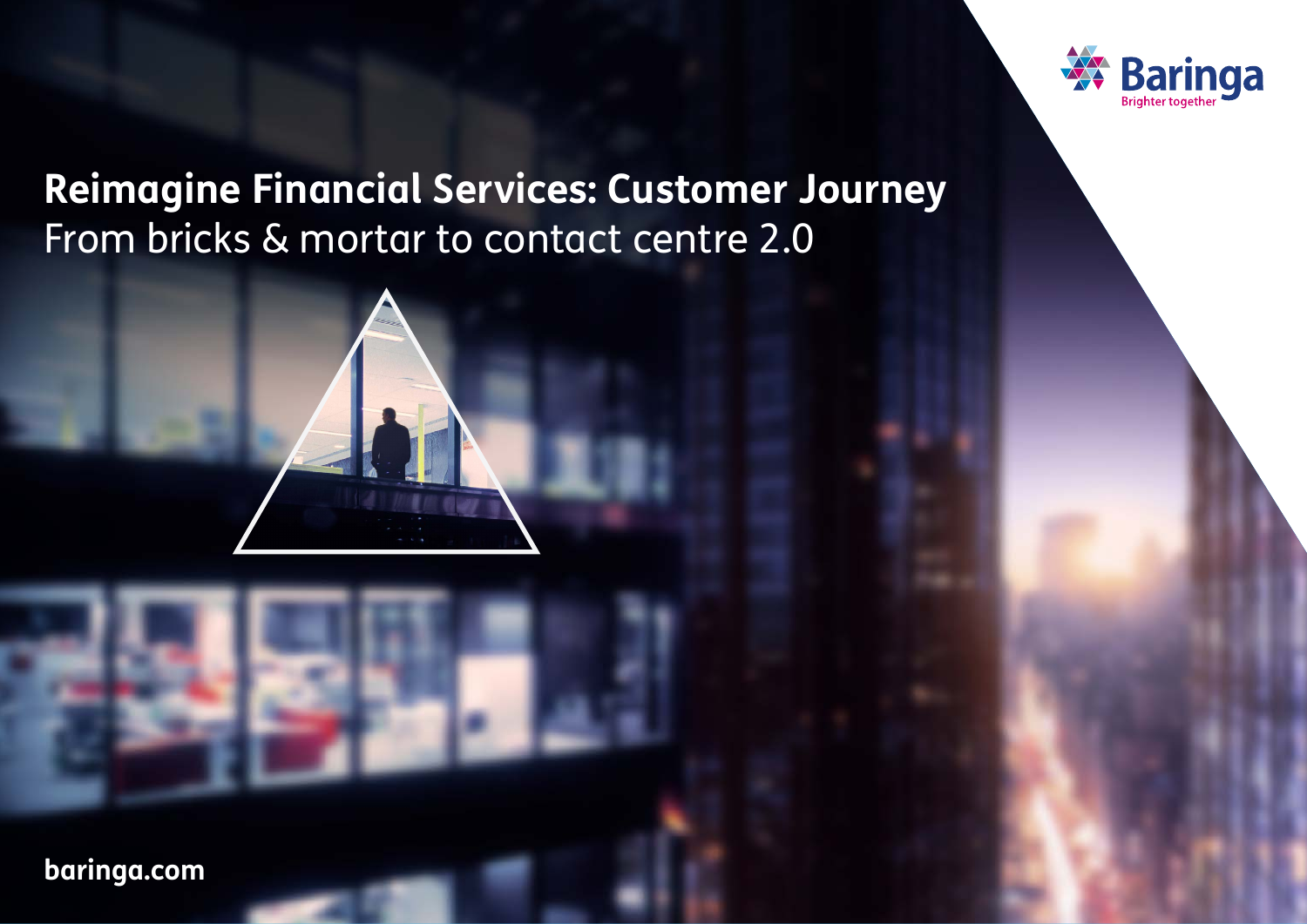# **Reimagining the Branch**

## **By Simon Gray**



Digital is now the primary engagement channel within financial services. But a significant proportion of customers still value human interaction. The resulting need to maintain a physical presence could still include a branch network, but maybe not as we've known it. What might this 'contact centre 2.0' model look like? How can you ensure it meets customers' varied and changing demands, while controlling your cost-to-serve?

For a lot of us, using cash is now rare. Visiting a branch is even rarer. But demand for the personal touch and the physical presence that goes with it haven't gone away.

In a survey of 2000 consumers we carried out this year, **17% said that a branch was still the channel they used to interact with their bank most often, and 12% the telephone. Even more cited the branch (29%) and the telephone (19%) as one of their three preferred options**. Undeniably, far from footfall falling away entirely, these findings suggest that more customers would use these channels if they could. But closing so many neighbourhood branches, as well as the time it often takes to get through to a call centre, might preclude this.

## **The optimal channel mix**

Why are the branches and the telephone still so popular when online, mobile and other digital channels are generally more convenient?

As our survey highlights, age is a factor – preference for physical channels is highest among people over 55. But online websites are still the most common form of bank interaction among older customers. This indicates that what they and others want is a selection of channels, rather than a binary choice between physical and digital. The value of a broad omnichannel mix is further reflected in the fact that demand for the branch and telephone increases when the needs become more complex – taking out savings and investment products, for example.

Further reasons to maintain at least some physical presence include the need to project your brand when new apps and FinTech competition are creating an ever more crowded digital marketplace.

If we look beyond financial services, it's noticeable that scions of digital commerce such as Amazon are now developing a visible high street presence, though the user experience at Amazon Fresh is a long way from a conventional grocery store.

Ultimately, the ability to speak to a real person is an important part of your social responsibility, especially when serving vulnerable customers. However sophisticated the chatbot, a customer who's lost their job and is behind with their mortgage payments is likely to feel more comfortable speaking to a human being who can empathise with their situation.

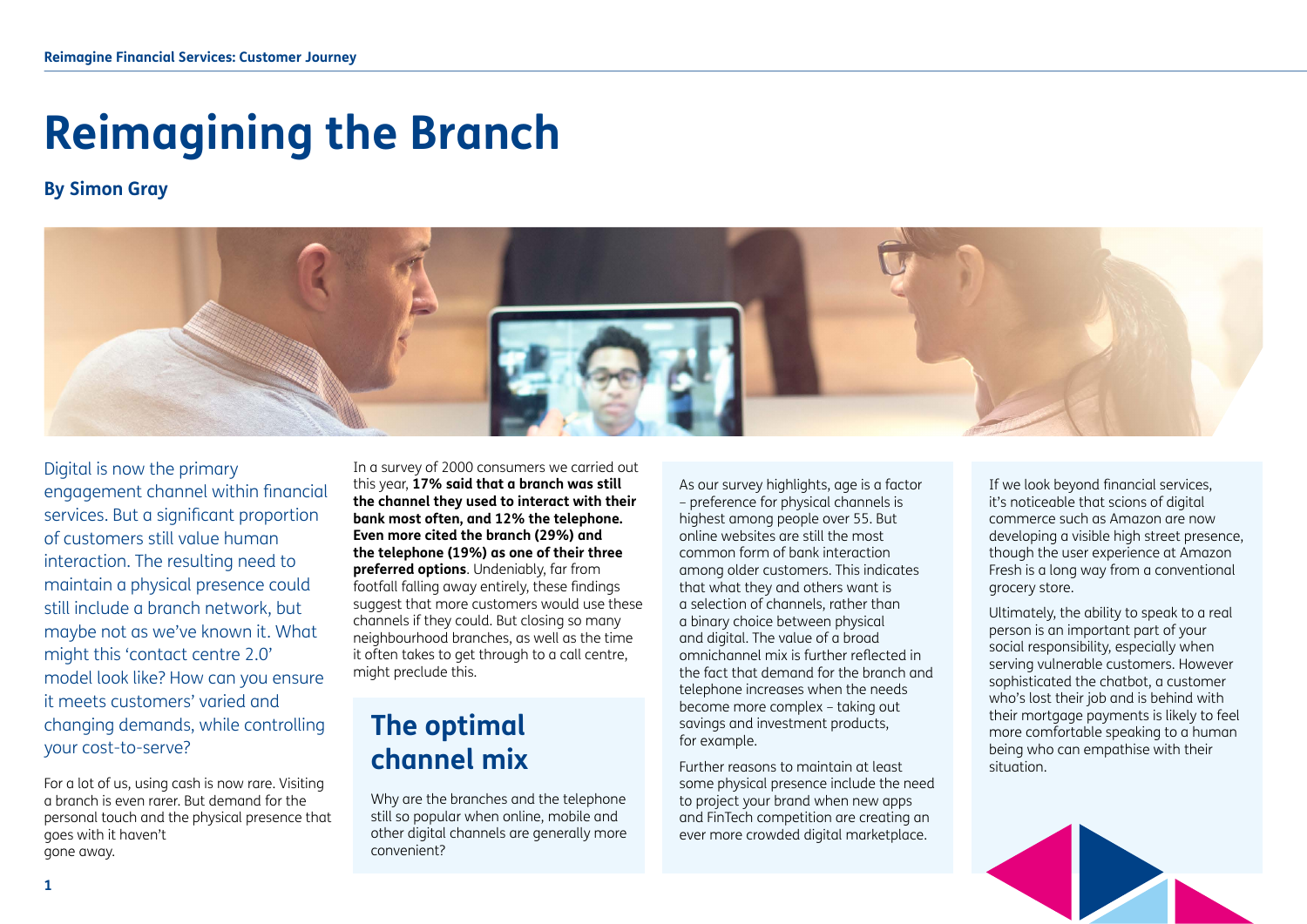The financial institutions leading the way in the move to contact centre 2.0 are not just rationalising, but revolutionising their physical presence. Three priorities stand out to lead the way:



## **1. Blend the digital and physical 2. Rethink the branch 3. Control the costs**

Recognise when and why some customers want to use a physical (eg. branch) or digital channel. You can then build your channel mix and underlying operating model around this. As part of this hybrid model, it's important to make the most of analytics, machine learning and other digital capabilities to provide teams with the personalised insights they need to develop the best solution for their customers.

Key priorities include assessing vulnerabilities and developing personalised and proactive responses as well as ensuring that customerfacing teams have received the training and authority they need to meet complex demands and maximise the potential of these person-to-person settings.

Make your chatbots, voice-activated channels and other machine learning-enabled engagements as intuitive, personalised and 'human' as possible. Developments in areas such as voice biometrics, smart routing and natural language processing are pushing back the borders of possibility to the point where it's increasingly difficult to distinguish humans from machines.

The traditional branch and call centre are not the only ways to sustain the personal touch. Emerging alternatives can not only be more cost-effective, but also more convenient and useful for customers. Video conferencing is one option, though few participants in our survey currently use it to engage with their bank despite it having become the default for other business meetings. More effective deployment and marketing of voice conferencing are therefore needed.

Banking and other financial services can also be embedded into other outlets such as post offices or supermarkets. Further co-branding options include a common high street point of contact for a number of different banking and financial services groups. The customer facing personnel can answer queries directly and act as a gateway for further support.

A key challenge is how to make this personal touch financially viable when the brick is so much more costly than the click. In part, this means ensuring that high touch service is targeted at high margin business such as lending or wealth management. It also means maximising the value of the time spent with customers by automating routine tasks on the one hand and ensuring that your people have the customer's profile and details of previous interactions in front of them as soon as they speak on the other. Going through it all again is both needlessly frustrating for your customers and costly for you.

### **The perfect mix of bricks and clicks**

Rather than bricks replacing clicks, the emergence of the contact centre 2.0 forms part of the wider evolution of the customer journey within financial services. The overriding priority isn't how small a physical footprint you can maintain, but how to maximise the value from it through the perfect physical and digital blend. To be a true leader, your business needs to be agile and able respond quickly to these shifts in customer expectations and associated ways of engagement.



**Simon Gray**  Director, Financial Services [simon.gray@baringa.com](mailto:simon.gray%40baringa.com?subject=)